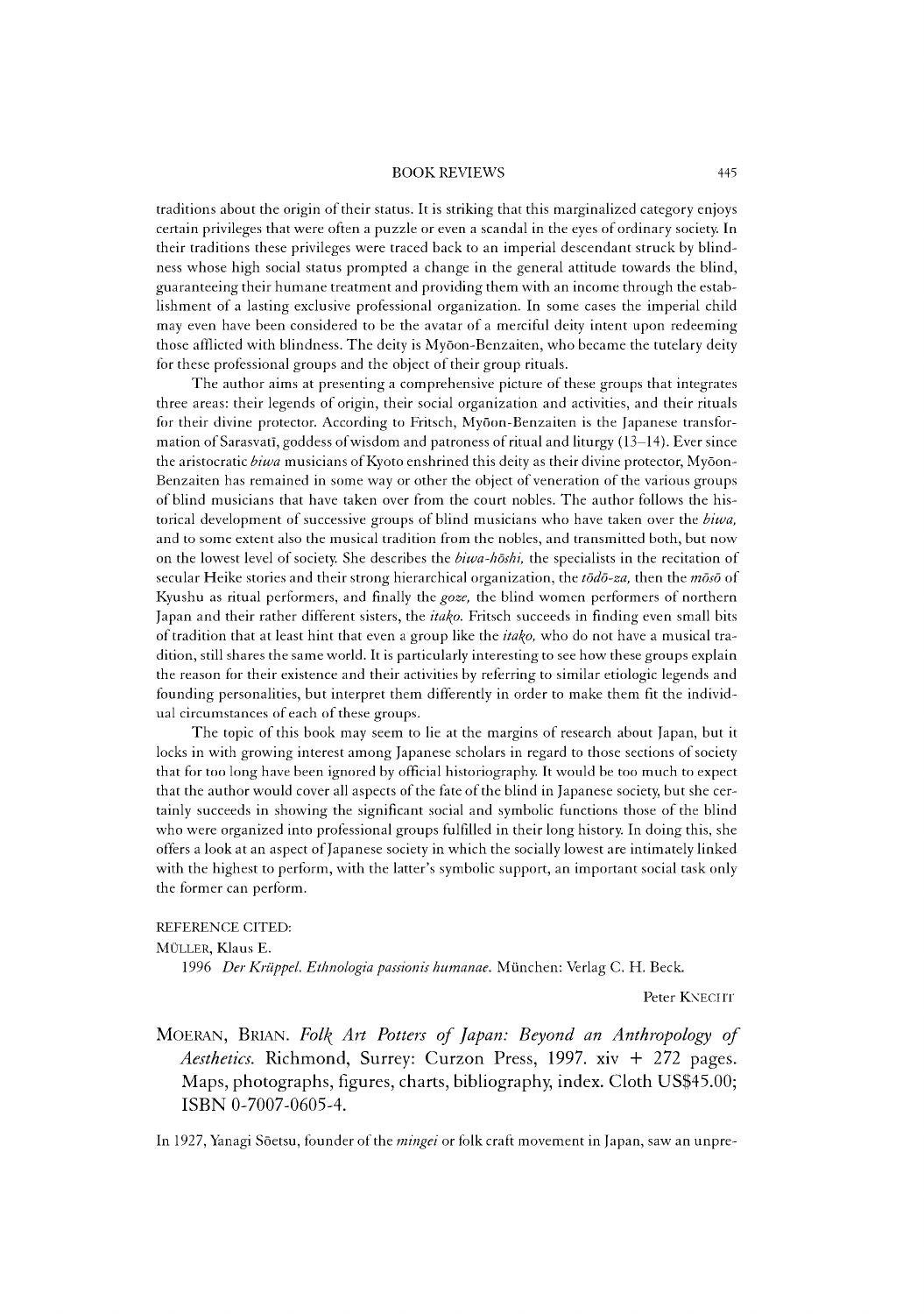## 446 BOOK REVIEWS

possessing black teapot in a shop in Kyushu that met his criteria for folk craft: it was cheap, functional, and made traditionally of local materials for everyday use by an "unknown craftsman." The rest, as they say, is history. In Brian Moeran's deft telling, this history is not only richly detailed, but is also full of paradox, tension, and highly relevant to larger issues of anthropology, aesthetics, and Orientalism.

A hamlet called Sarayama in northern Kyushu currently consisting of fourteen households has been producing *ontayaki* for roughly 250 years. Founded around 1705 with Korean roots, Sarayama-produced pottery was utilitarian rather than decorative; it consisted of such objects as pickle jars, water crocks, *hibachi,* teapots, storage jars, and dishes. Because of its traditional means of production, simple, unpretentious form, and historical accident, it became an ideal of the *mingei* movement. After Yanagi saw the pottery, he made two visits to the village in 1931 and 1951, accompanied the second time by potter Hamada Shōji. Items from the Sarayama kiln began to be known by connoisseurs through articles and exhibits, and soon after the twenty-day visit by British potter Bernard Leach in 1954, the *mingei* boom established the import of this local ware. The term *mingei* was coined in 1925 by Yanagi, Hamada, and another potter, Kawai Kanjiro, to replace the negatively understood *getamono,* or "vulgar thing." *Mingei*, a condensation of *minshū kōgei*, literally means "people's craft."

One of the strengths of this book is that it contextualizes a rich, tightly focused ethnography within discussions of the implications of the data to larger theoretical questions, much in the manner of Dorinne KONDO's *Crafting Selves* (1990). One of MOERAN's goals for this revision of his *Lost Innocence* (1984) was to do just this: to use the Japanese data to "make comparisons or deductions of theoretical interest to anthropologists in general" (4). *Folf{Art Potters of Japan* does this well, and should be of interest to, besides Japan scholars, those interested in problems of aesthetics, Orientalism, tradition and modernity, the workings of "art worlds," ideology maintenance, and the emergence of individualism in traditional settings.

In the more traditional ethnographic sections of this book, Moeran shows the details of pottery production, how changes in production have resulted in changes in community organization, key differences between this village and those of previous village studies that looked at purely rice farming communities, and the way the local ecology limits the number and size of households.

When the focus shifts to the existence of the art world in Japan, we see how the complex network of collectors, dealers, *mingei* "experts," and consumers has affected the world of the potters. Here fascinating tensions and paradoxes come to play. For example, customers want signed pieces, and yet this violates the ideology of the "unknown craftsman" and also threatens the community solidarity of the potters. Increasingly, production of utilitarian pieces— one of the defining criteria of *mingei*— is giving way to smaller, decorative pieces due to the space restrictions of the urban consumer. Potters often are frustrated by consumer demands that are at odds with the technical limitations of their equipment and materials. One book not cited in the bibliography that illuminates some of these same themes from a very different perspective is Lewis HYDE's The Gift (1983).

The two largest theoretical issues in this work concern aesthetics and Orientalism. The meaning of Moeran's subtitle is that an anthropology of art must move beyond a simple location of art in "a culture," looking rather at the more complex picture of influences between and within cultures. He proposes an anthropology of values rather than aesthetics; this broadens the undertaking by situating art in the larger context that usually includes extraaesthetic values in addition to those of art worlds alone. Additionally, while aesthetics tends to refer to "high" culture, values concern any aspect of culture that deals with beauty or taste. Increasingly, this takes place in a world system. In the present case, Moeran shows how William Morris and the Arts and Crafts movement of England influenced Yanagi's notion of